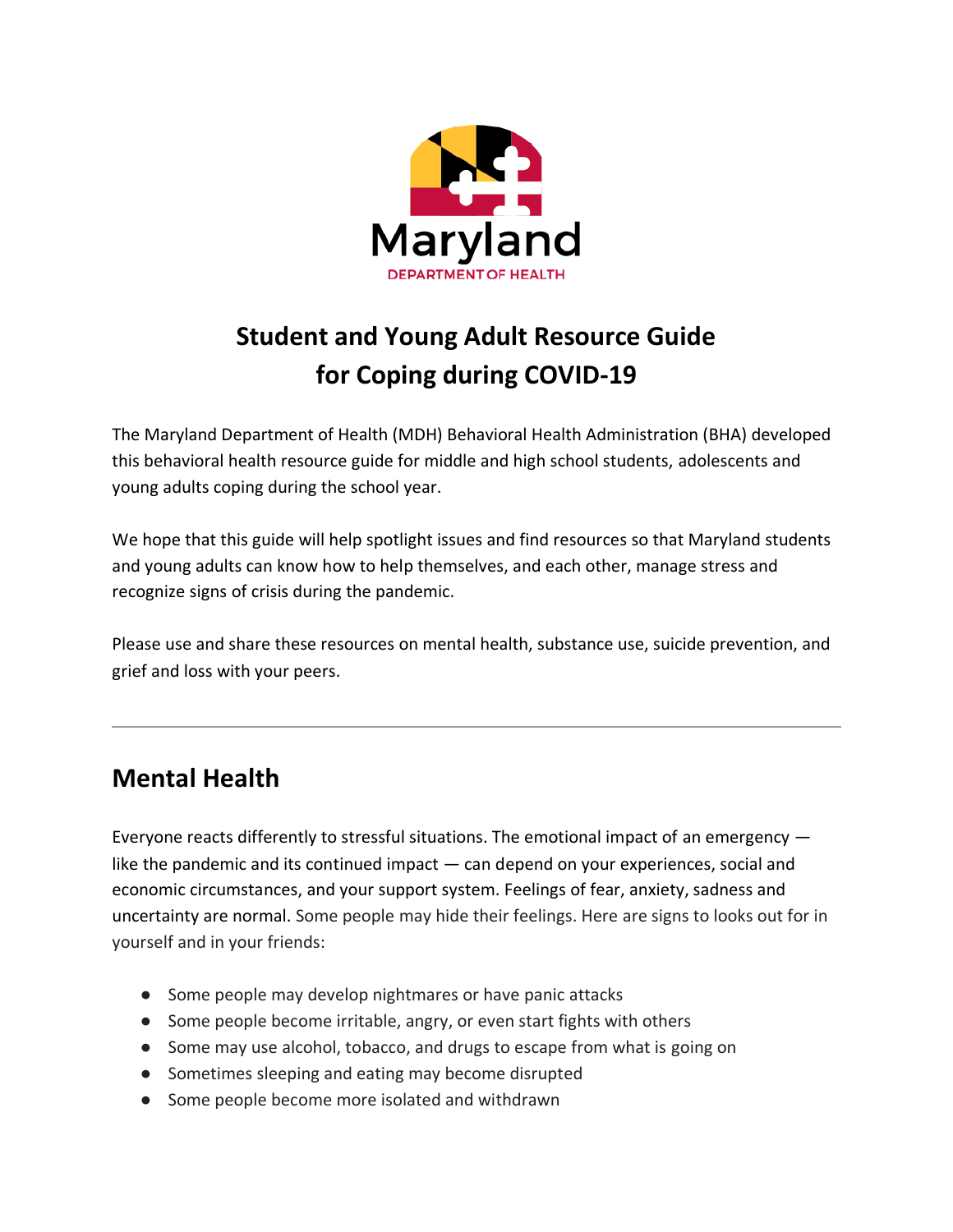### **Practice selfcare:**

- Limit your screen time. Limit your time watching, reading or listening to news stories. Avoid scrolling through your friends' social media posts about the pandemic and other stressful topics.
- Keep yourself grounded. Exercise, meditate, safely get to a park or other natural setting. Draw, write in a journal, or use music to express your thoughts and feelings. Do things that make you feel good and are also good for you — including getting enough sleep.
- Prioritize sleep. Stick to a schedule to get enough sleep and be mindful of sleep problems, like difficulty falling asleep, staying asleep or sleeping too much.
- Plan the things you *can* do: wear your mask, wash your hands, social distance, carry wet wipes or other items when you are in public. Recognize the things you can control, like having good hygiene.
- Reach out to your friends and family. If you can, talk about how you are feeling. Talk about anything positive — laugh, joke, connect.
- Let someone know if you are not able to do your usual activities because of worrying.

#### **Recognizing a crisis:**

A crisis is generally considered to be a situation in which a person's behaviors — accidentally or on purpose — leads them to hurt themselves or others, or potentially renders them unable to care for themselves or function in everyday activities.

There are many reasons to seek help. Maybe you frequently feel nervous or depressed, have mood swings, or you are drinking too much alcohol. The threshold for reaching out, and getting checked out, should be low. It is better to be safe than sorry. If stress, anxiety, and depression interfere with your daily activities for several days in a row, talk to someone you trust.

One option is to call Maryland's Crisis Helpline:

- Call 211, and press 1
- Visit [pressone.211md.org](https://pressone.211md.org/)
- Text your zip code to 898-211 (TXT-211)
- [Chat confidentially](https://211md.org/chat-with-us/) about local services and programs

If you are having thoughts of harming yourself or others, definitely seek immediate help by calling 911.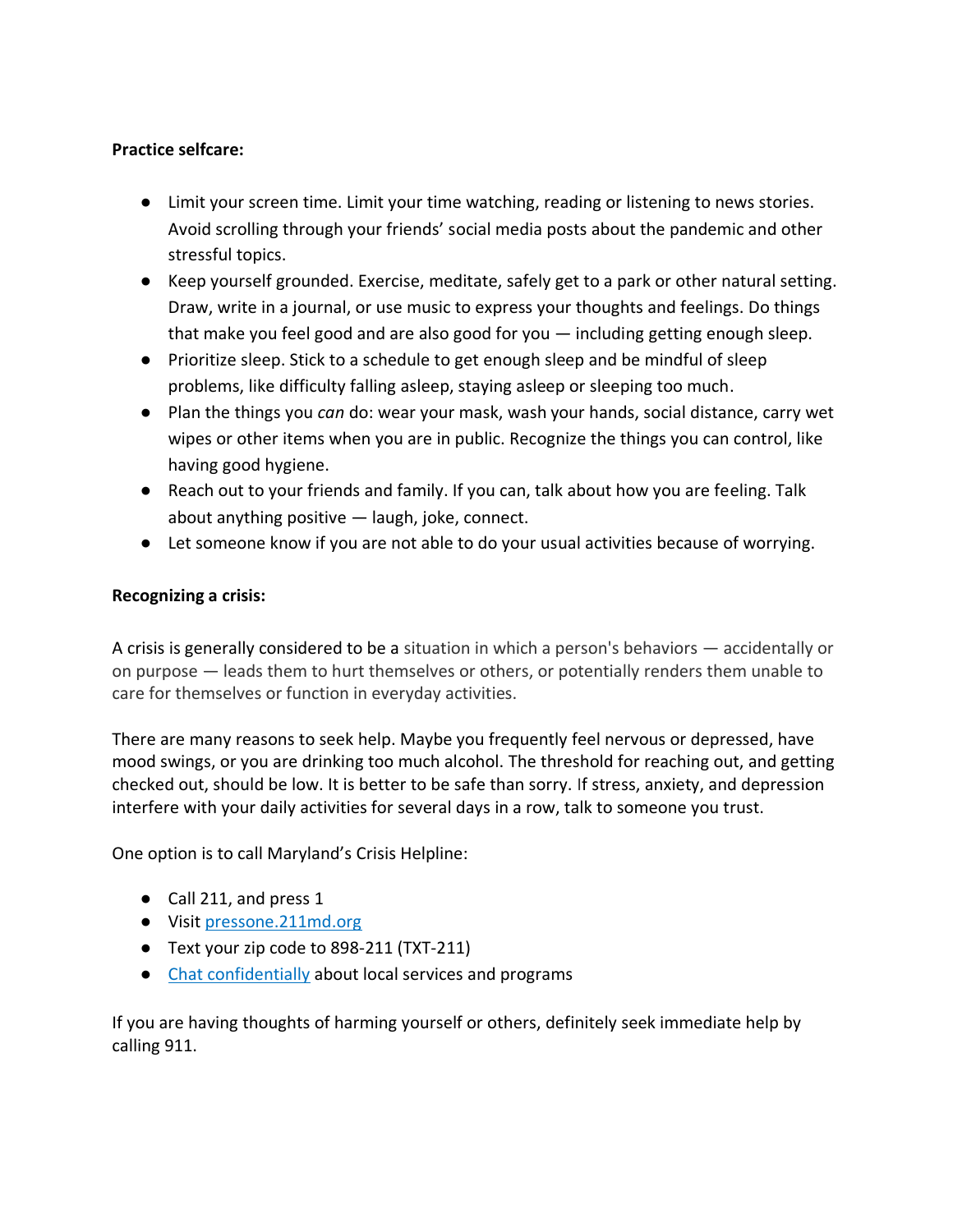#### **Mental Health and Crisis Resources:**

CDC's Coping with stress <https://www.cdc.gov/violenceprevention/suicide/copingwith-stresstips.html>

JED Foundation's COVID-19 and managing mental health <https://www.jedfoundation.org/covid-19-and-managing-mental-health>

### **Substance Use**

Some people may increase their use of alcohol, tobacco and drugs to escape from what is going on. It's natural to seek ways to escape. However, depending on substances to self-medicate will cause more problems than it will solve.

BHA's [Recovery and Wellness Support Resources for the COVID-19 Outbreak](https://bha.health.maryland.gov/Documents/Fact%20Sheet_%20Recovery%20and%20Wellness%20Support%20(5).pdf) offers many local resources, including many virtual support options.

### **Suicide Prevention**

The various effects of the pandemic — including social isolation, uncertainty, unemployment, difficulty accessing care, loss of life, loss of norms and celebrations, and financial difficulties have contributed to and exacerbated mental distress, which can contribute to thoughts of suicide. The following may be signs that someone is thinking about suicide:

- Mood changes (sadness, anxiety, anger)
- Increases in substance use
- Searching for lethal means such as guns
- Giving away possessions
- Talking about feeling hopeless or purposeless
- Talking about dying or wanting to suicide
- Isolating from others
- Changes in sleep
- Saying goodbye to friends and loved ones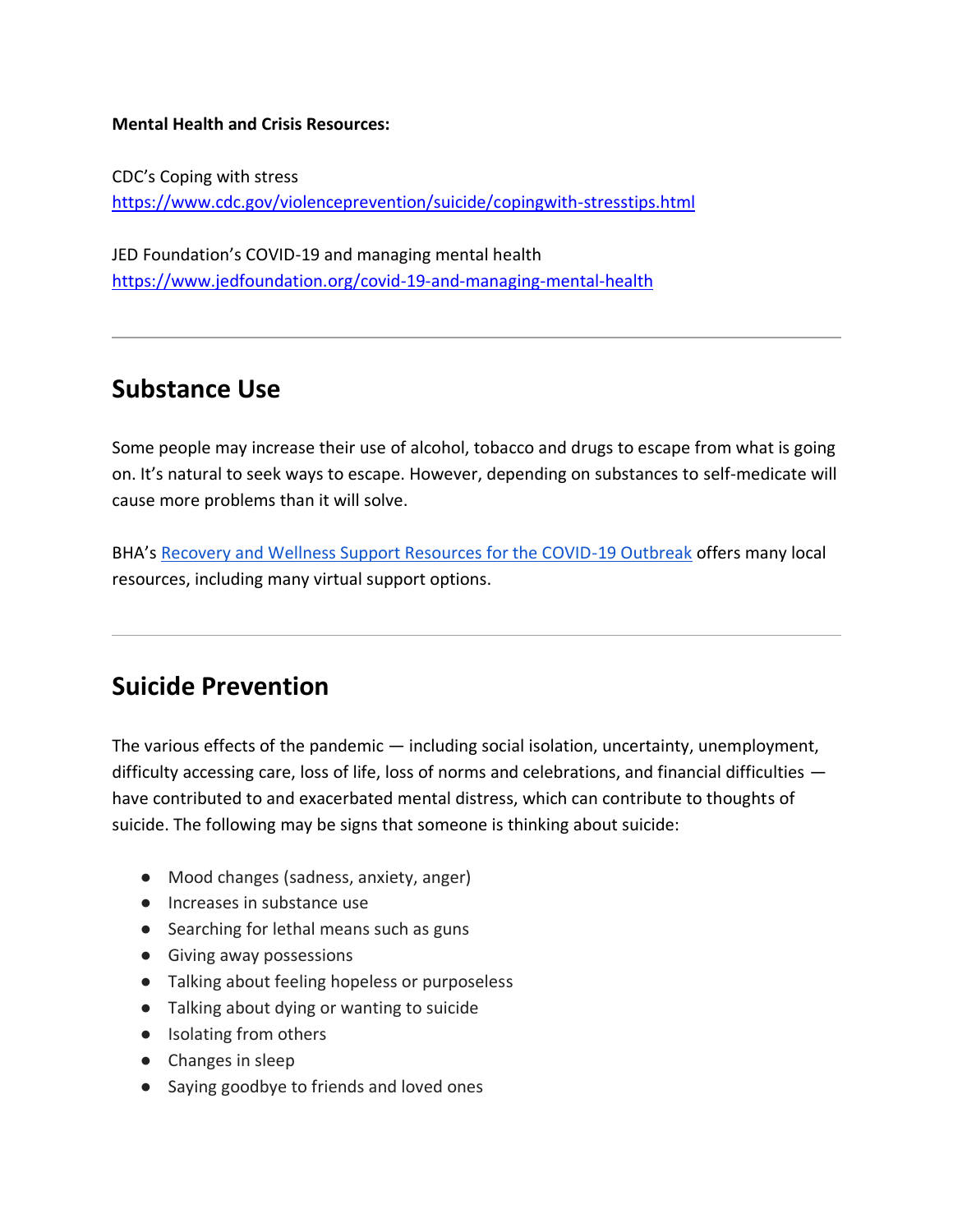● Young people who are questioning their sexual or gender identities may be at greater risk

### **Suicide Prevention Resources:**

One option is to call the Maryland Helpline:

- Call 211, and press 1
- Visit [pressone.211md.org](https://pressone.211md.org/)
- Text your zip code to 898-211 (TXT-211)
- [Chat confidentially](https://211md.org/chat-with-us/) about local services and programs

If you are having thoughts of harming yourself or others, definitely seek immediate help by calling 911.

Jed Foundation: text START to 741-741

[National Suicide Prevention Lifeline](http://www.suicidepreventionlifeline.org/) at 1-800-273-TALK (1-800-273-8255) connects you with a 24 hour crisis center.

[SAMHSA's Treatment Locator](https://findtreatment.samhsa.gov/) at 1-800-662-4357 provides you with information about local mental health services.

### **Grief and Loss**

Grief is the natural reaction to loss. Grief is both a universal and a personal experience. Loss can include the death of a loved one, the ending of an important relationship, job loss, loss through theft, or the loss of independence through disability. Everyone has a different reaction to loss, but here are some common signs of grief:

- Changes in sleep patterns or appetite
- Difficulty concentrating or making decisions
- Low self-esteem or self-destructive thoughts

If changes in mood and behavior begin to interfere with completion of daily activities, you should reach out to a health professional for support.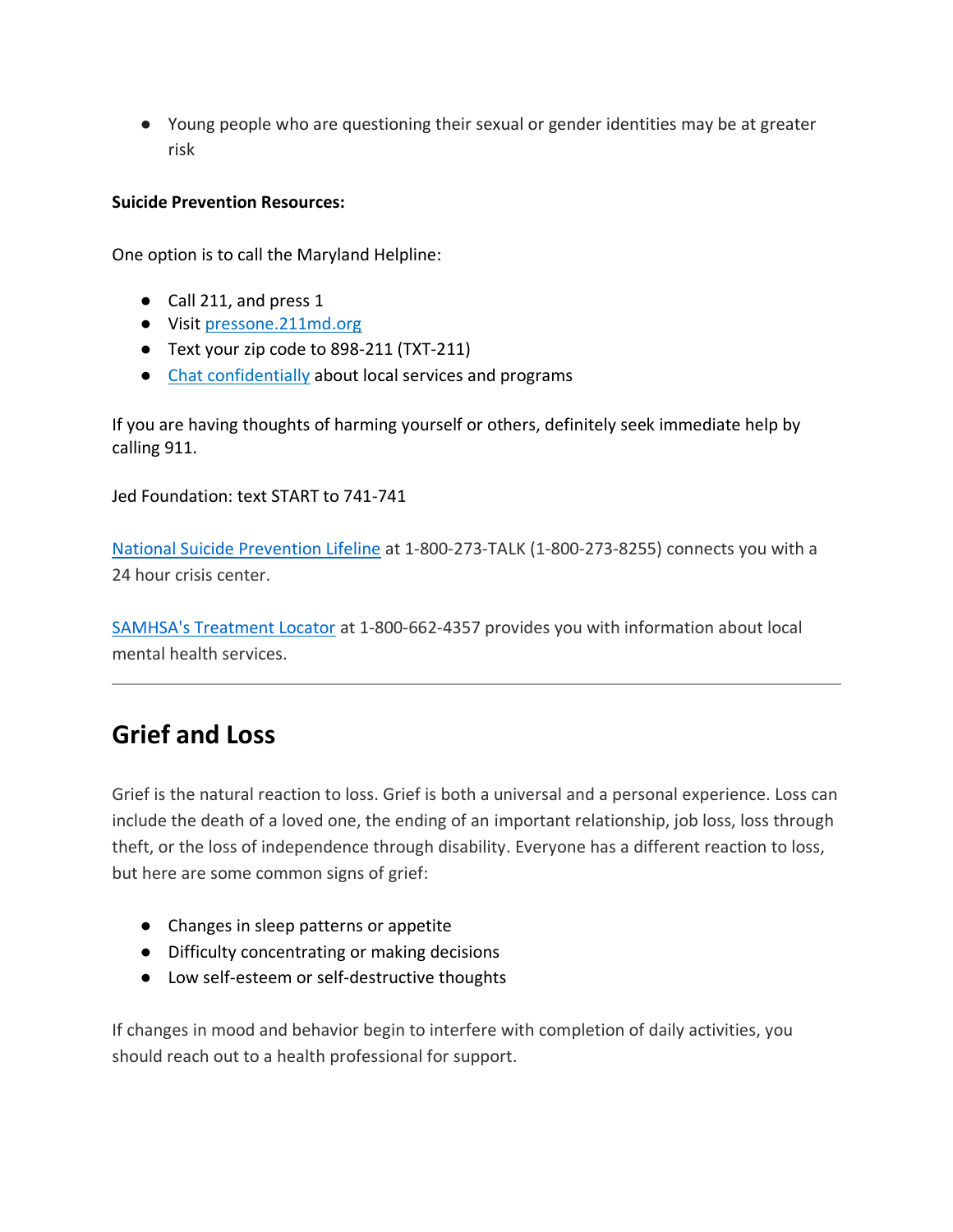For guidance on recognizing grief in children, and for grief resources — including resources targeting specific types of loss — please visit the BHA webpage: <https://bha.health.maryland.gov/Pages/Grief-and-Loss-Resources.aspx>

### **More Resources**

The pandemic may have consequences we are still trying to understand. We encourage you to look through these resources for yourself and your loved ones.

MD Mind Health

Text "MDMindHealth" to 898-211 to sign up to receive encouragement, reminders, and resources for staying connected.

Teen Health [https://teenshealth.org/en/teens/your-mind](https://teenshealth.org/en/teens/your-mind/)

National Alliance on Mental Illness (NAMI) Teens and Young Adults <https://www.nami.org/Your-Journey/Teens-Young-Adults>

Spotlight on Young Adults Newsletter

[https://myemail.constantcontact.com/Spotlight-on-Young-Adults---Fall-](https://myemail.constantcontact.com/Spotlight-on-Young-Adults---Fall-2020.html?soid=1101289295579&aid=rhexz84F8D0)[2020.html?soid=1101289295579&aid=rhexz84F8D0](https://myemail.constantcontact.com/Spotlight-on-Young-Adults---Fall-2020.html?soid=1101289295579&aid=rhexz84F8D0)

Next Generation Coalition (student-led group)

[https://www.instagram.com/nextgenerationcoalition](https://www.instagram.com/nextgenerationcoalition/) [https://drive.google.com/file/d/1u63yolRkIyt-ZD1u\\_rLb5W1gZlQaTtxX/view](https://drive.google.com/file/d/1u63yolRkIyt-ZD1u_rLb5W1gZlQaTtxX/view)

American Foundation for Suicide Prevention: Taking Care of Your Mental Health in the Face of Uncertainty <https://afsp.org/story/taking-care-of-your-mental-health-in-the-face-of-uncertainty>

BHA's Intimate Partner Violence, Brain Injury and Child Malfeasance Resource Guide [https://bha.health.maryland.gov/Documents/COVID-19%20IPV-TBI-](https://bha.health.maryland.gov/Documents/COVID-19%20IPV-TBI-Child%20Maltreatment%20Resource%20Guide_061120.pdf)[Child%20Maltreatment%20Resource%20Guide\\_061120.pdf](https://bha.health.maryland.gov/Documents/COVID-19%20IPV-TBI-Child%20Maltreatment%20Resource%20Guide_061120.pdf)

Gender Spectrum Resources for Challenging Times [https://www.genderspectrum.org/blog/resources-for-challenging-times](https://www.genderspectrum.org/blog/resources-for-challenging-times/)